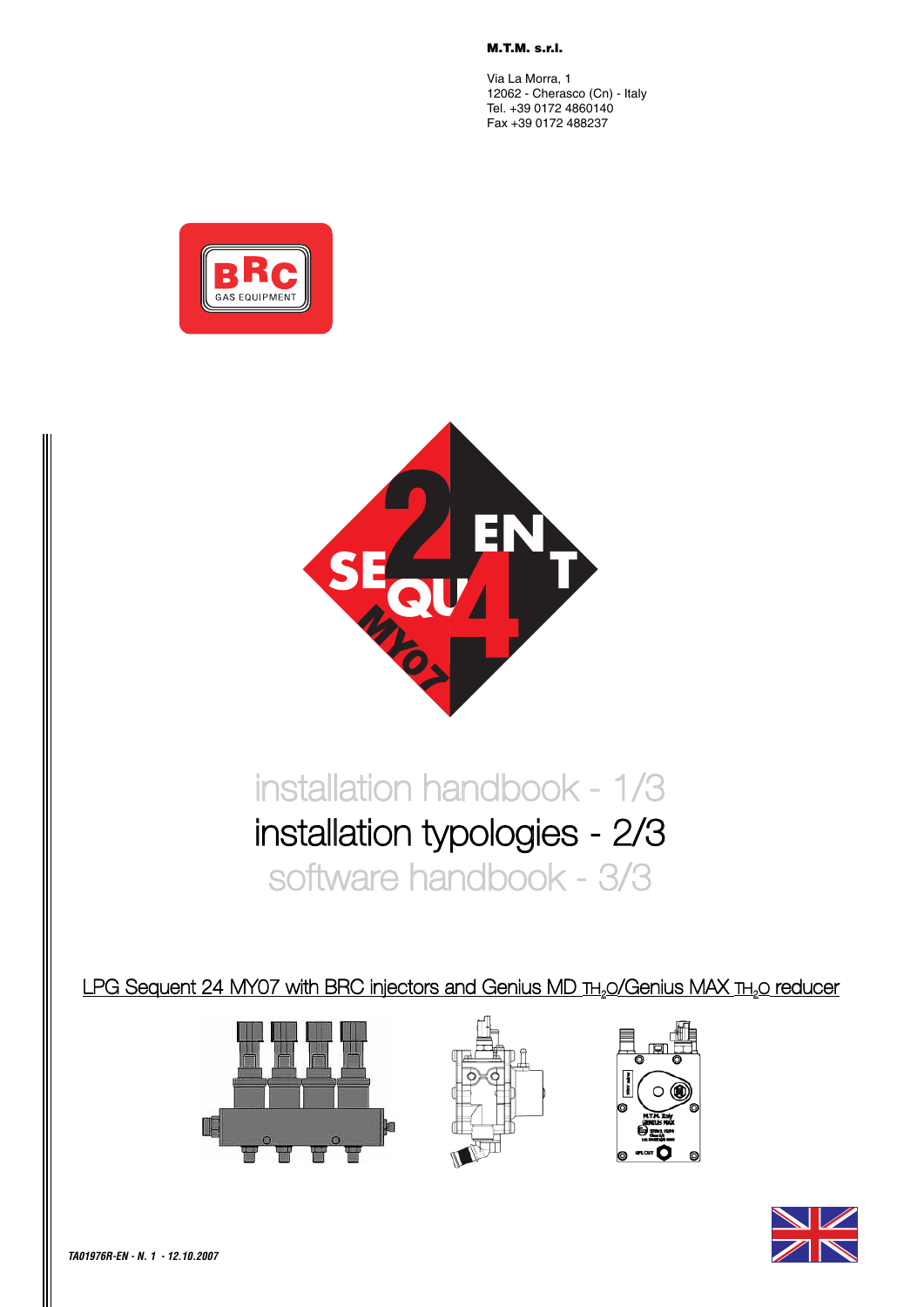

## **LPG SEQUENT 24MY07 MECHANICAL DIAGRAM ON VEHICLES WITH 3-CYLINDERS M.D. 1 LPG**

| <b>Vehicle Type</b>             | <b>Gas injectors</b>        | <b>Front Kit</b>                                                                                             |
|---------------------------------|-----------------------------|--------------------------------------------------------------------------------------------------------------|
| 3 Cylinders<br><b>Aspirated</b> | <b>BRC</b><br><b>NORMAL</b> | 09SQ30000001G<br>Genius MB TH <sub>2</sub> O 800 mbar<br>Normal WP Soleniod Valve ET98<br>P1 pressure Sensor |
| 3 Cylinders<br>Supercharged     | <b>BRC</b><br><b>NORMAL</b> | 09SQ30000002G<br>Genius MB TH <sub>2</sub> O 800 mbar<br>Normal WP Soleniod Valve ET98<br>P1 pressure Sensor |

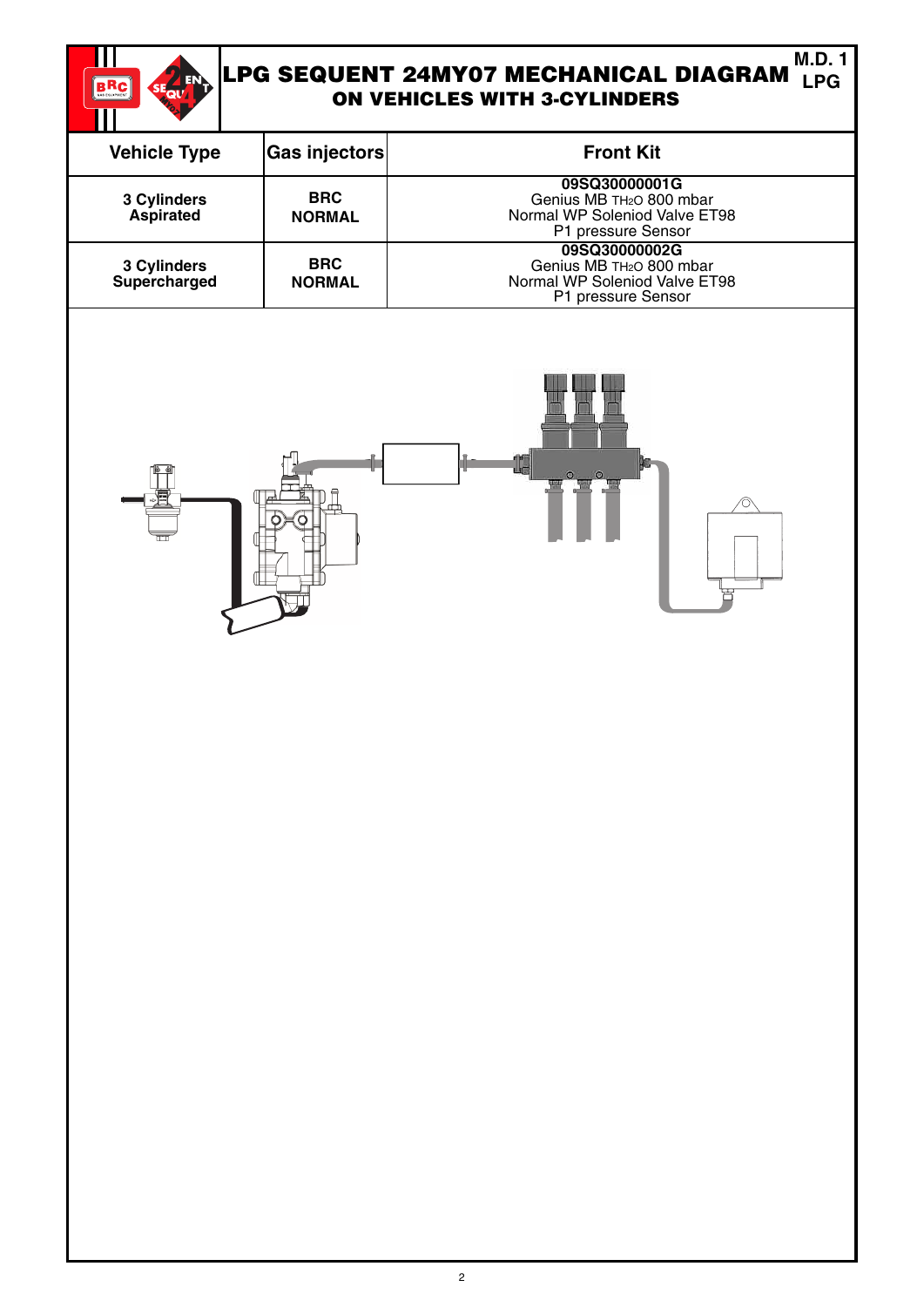

## **LPG SEQUENT 24MY07 MECHANICAL DIAGRAM ON VEHICLES WITH 4-CYLINDERS M.D. 2 LPG**

| <b>Vehicle Type</b>                                                               | <b>Gas injectors</b>           | <b>Front Kit</b>                                                                                              |
|-----------------------------------------------------------------------------------|--------------------------------|---------------------------------------------------------------------------------------------------------------|
| <b>4 Cylinders</b><br><b>Aspirated power</b><br>lower than 80 kW                  | <b>BRC</b><br><b>NORMAL</b>    | 09SQ30000003G<br>Genius MB TH <sub>2</sub> O 1200 mbar<br>Normal WP Soleniod Valve ET98<br>P1 pressure Sensor |
| <b>4 Cylinders</b><br><b>Aspirated power</b><br>included between<br>80/100 kW     | <b>BRC</b><br><b>MAX</b>       | 09SQ30000004G<br>Genius MB TH <sub>2</sub> O 1200 mbar<br>Normal WP Soleniod Valve ET98<br>P1 pressure Sensor |
| <b>4 Cylinders</b><br><b>Aspirated power</b><br>included between<br>100/120 kW    | <b>BRC</b><br><b>MAX</b>       | 09SQ30000005G<br>Genius MB TH <sub>2</sub> O 1500 mbar<br>Normal WP Soleniod Valve ET98<br>P1 pressure Sensor |
| <b>4 Cylinders</b><br><b>Aspirated power</b><br>included between<br>120/140 kW    | <b>BRC</b><br><b>SUPER MAX</b> | 09SQ30000031G<br>Genius MB TH <sub>2</sub> O 1500 mbar<br>Super WP Soleniod Valve ET98<br>P1 pressure Sensor  |
| 4 Cylinders<br><b>Supercharged power</b><br>lower than 140 kW                     | <b>BRC</b><br><b>MAX</b>       | 09SQ30000006G<br>Genius MB TH <sub>2</sub> O 1500 mbar<br>Super WP Soleniod Valve ET98<br>P1 pressure Sensor  |
| 4 Cylinders<br><b>Aspirated power</b><br>included between<br>100/120 kW           | <b>BRC</b><br><b>MAX</b>       | 09SQ30000007G<br>Genius MAX TH <sub>2</sub> O<br>Super WP Soleniod Valve ET98<br>P1 pressure Sensor           |
| 4 Cylinders<br><b>Aspirated power</b><br>included between<br>120/140 kW           | <b>BRC</b><br><b>SUPER MAX</b> | 09SQ30000032G<br>Genius MAX TH <sub>2</sub> O<br>Super WP Soleniod Valve ET98<br>P1 pressure Sensor           |
| <b>4 Cylinders</b><br><b>Supercharged power</b><br>lower than 140 kW              | <b>BRC</b><br><b>MAX</b>       | 09SQ3000008G<br>Genius MAX TH <sub>2</sub> O<br>Super WP Soleniod Valve ET98<br>P1 pressure Sensor            |
| <b>4 Cylinders</b><br><b>Supercharged power</b><br>included between<br>140/160 kW | <b>BRC</b><br><b>SUPER MAX</b> | 09SQ3000033G<br>Genius MAX TH <sub>2</sub> O<br>Super WP Soleniod Valve ET98<br>P1 pressure Sensor            |